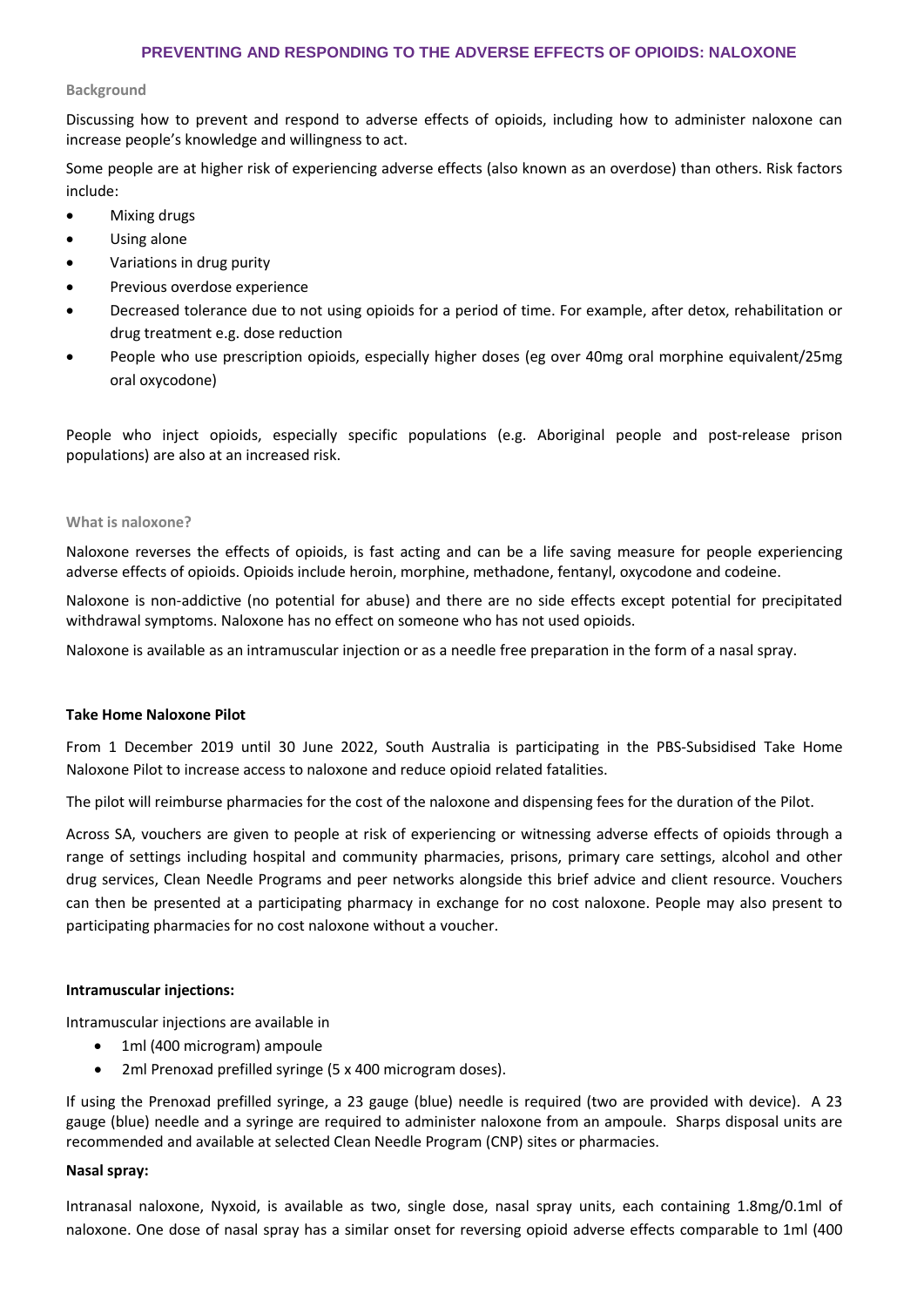micrograms) of intramuscular naloxone. Two nasal spray doses are expected to perform similarly to 5 doses of 1ml (400 micrograms) intramuscular naloxone.

**How to provide brief advice to clients (5-10 minute discussion)**

A 5-10 minute conversation can effectively educate people on how to recognise and respond to the adverse effects of opioids, including how to administer naloxone. Discussions can be quick and informal, and be incorporated within existing client interactions.

1. Use the following pages to guide your discussions with clients on:

- Overdose risk and prevention Theory Chassis of Response strategies ("DRS ABC")
- How to administer naloxone **can be a set of the UV** Overdose symptoms
- 2. Provide the accompanying preventing and responding to adverse effects of opioids client handout which summarises how to administer intramuscular and intranasal naloxone.
- 3. For the administration of intramuscular naloxone by injection provide the following if available:
	- Ampoule: 5 x 23 gauge (blue) needles AND 5 x syringes
	- Prenoxad: 3 x 23 gauge (blue) needles As Prenoxad comes in a kit with five doses but only two needles, provision of additional needles is encouraged.

The "DRS ABC" response strategy can be applied however, naloxone itself is only effective for opioids.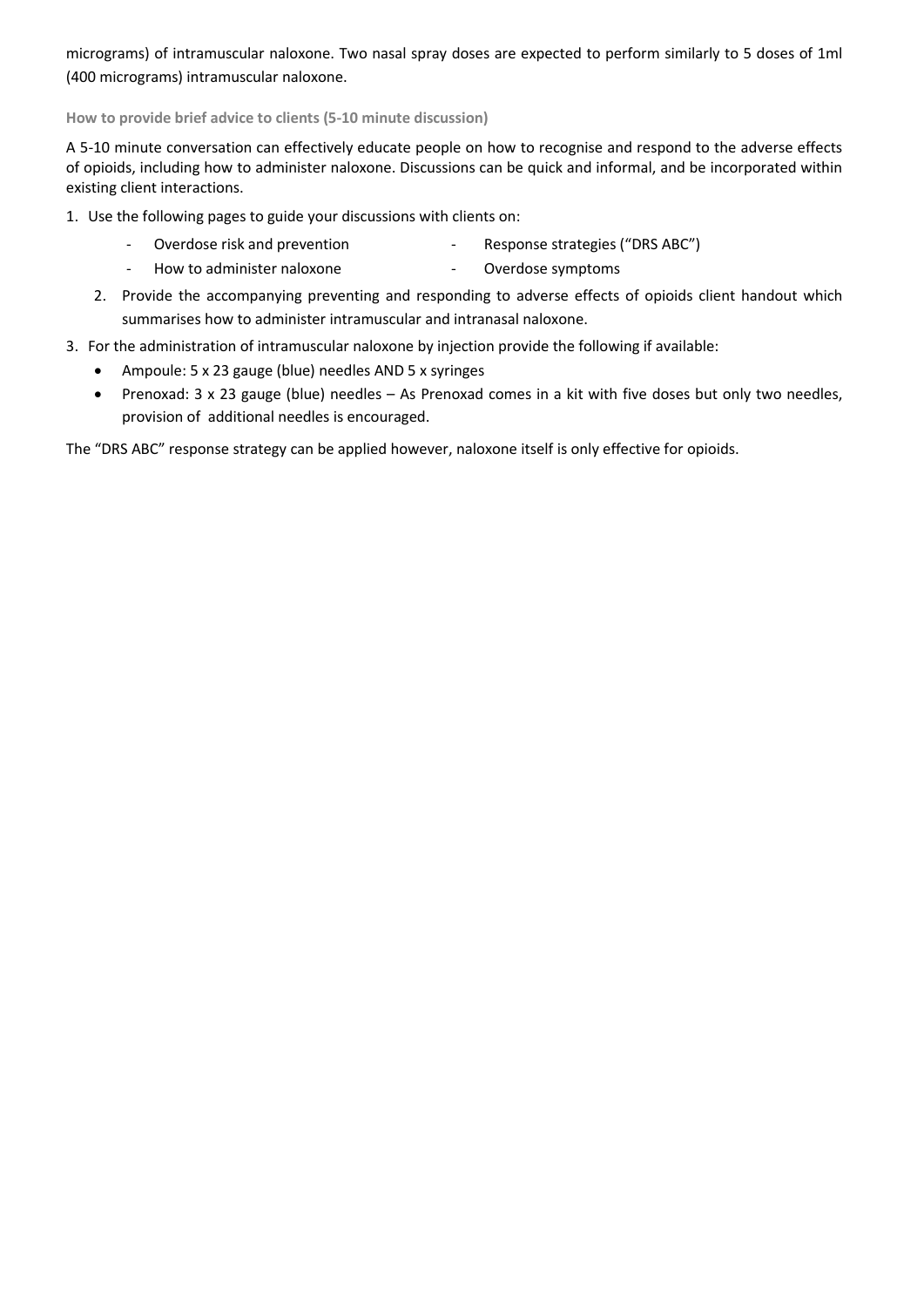# **Brief advice discussion points - preventing and responding to adverse effects of opioids**

*Ensure the client has the accompanying prevent and respond to adverse effects of opioids client handout and equipment required for administration*

| <b>OVERDOSE RISKS</b>                                                                    | Drug tolerance is low due to not using opioids for a period of<br>time. For example, after prison, detox, or drug treatment.<br>Drugs are mixed, especially heroin/opioids with other<br>$\bullet$<br>downers, like alcohol, 'benzos' or medicines that make you<br>sleepy. |
|------------------------------------------------------------------------------------------|-----------------------------------------------------------------------------------------------------------------------------------------------------------------------------------------------------------------------------------------------------------------------------|
| Explain that risk<br>1)<br>of overdose is<br>highest when                                | Using alone<br>$\bullet$<br>Increase in amount/dose, or strength of opioids compared to<br>$\bullet$<br>usual (increase in purity).                                                                                                                                         |
| <b>OVERDOSE SIGNS</b><br>Describe the<br>2)<br>signs of overdose<br>Look and listen for: | • Very slow and shallow breathing or not breathing at all.<br>• Not waking up (or not reacting to loud noises).<br>Blue lips and nails.<br>$\bullet$<br>Gurgling, snoring or choking sounds.<br>• Slow, faint or no pulse.                                                  |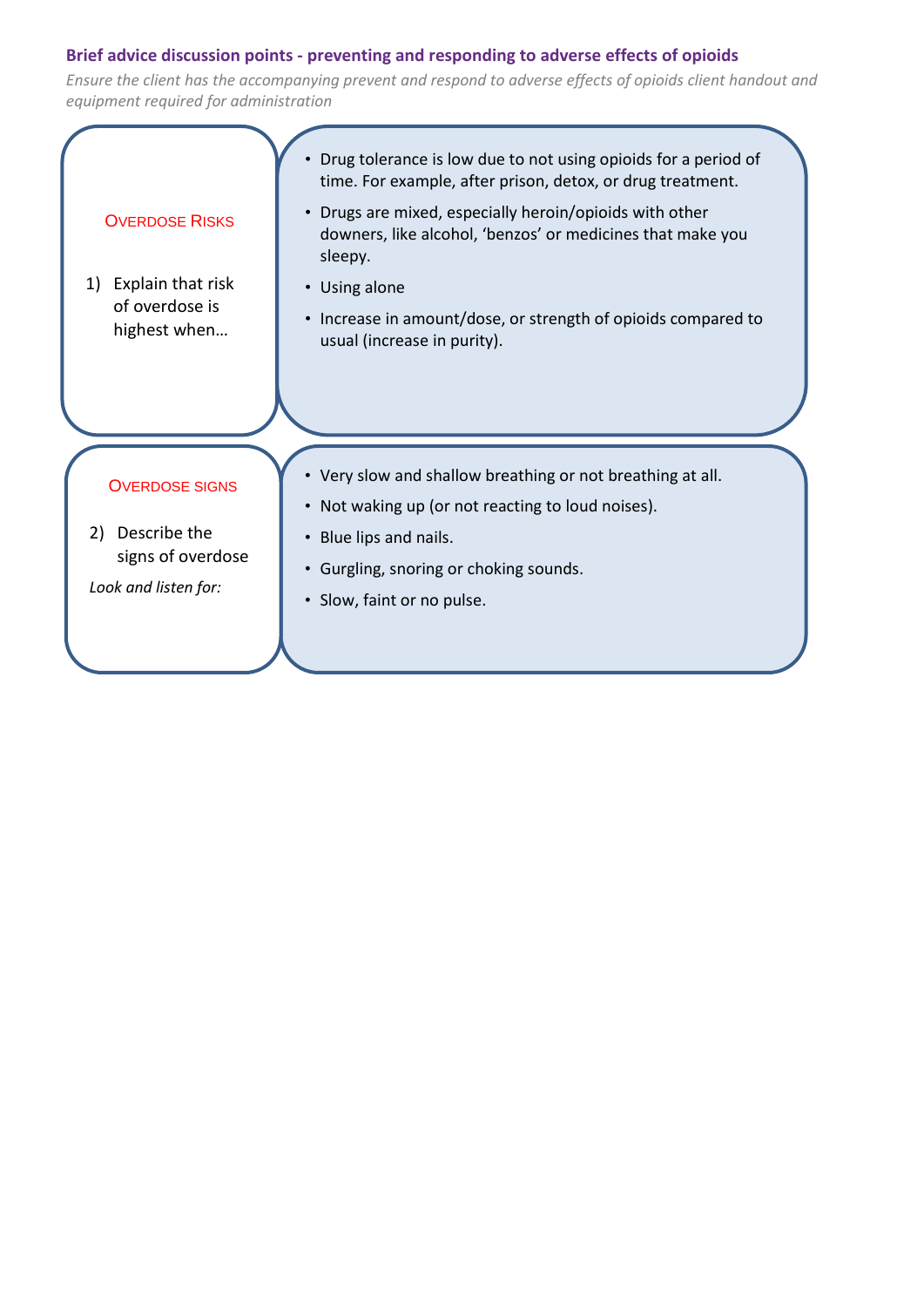# WHAT TO DO

3) Explain action plan

*DRS ABC + Naloxone*

*DRS ABC can be applied for any overdose event. However, the naloxone medicine only works on opioids*

- **DANGER:** Ensure that there is no danger to you or the person
- **RESPONSIVE:** Try to wake them up by calling their name and squeeze shoulders
- **SEND FOR HELP:** Call 000 for an ambulance. Give the address or location. Say "*The person is unconscious and not breathing*"
- **AIRWAY:** Make sure nothing is blocking their airway
- **BREATHING:** Check their breathing watch their chest and put your cheek over their nose and mouth to feel breathing.
- **Give them one dose of naloxone**
- $\triangleright$  If the person is breathing, place in recovery position and give naloxone (if available)



- **CPR if they are NOT breathing (one round):**
	- $\triangleright$  Do 30 chest compressions
	- $\triangleright$  Tilt head back. Lift chin. Pinch nose
	- $\triangleright$  Give 2 quick breaths
- **NALOXONE:** Are they any better? If not, can you get naloxone and prepare it quickly so the person doesn't go too long without CPR?
- If no response after 2-3 minutes, give a second dose
- Prepare the intramuscular naloxone and inject it into their outer thigh or shoulder muscle.
- If using nasal spray, gently insert spray nozzle into one nostril and depress plunger fully (use other nostril if second dose).

Repeat CPR and naloxone as necessary until the person is responsive or an ambulance arrives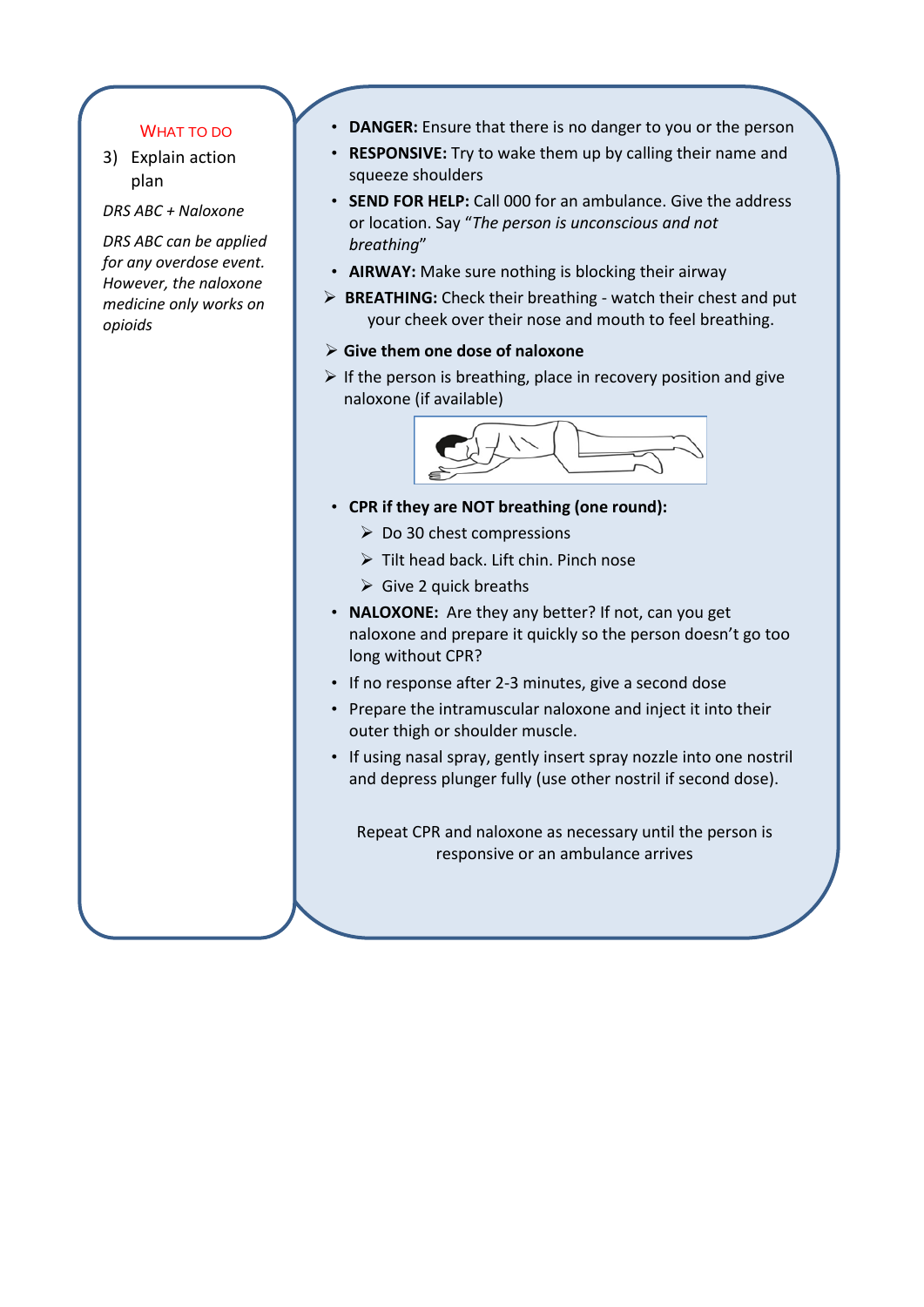## HOW TO ADMINISTER NALOXONE

4) Explain what naloxone is and how to administer

*Naloxone reverses the effects of opioids, is fast acting and can be a life saving measure for people experiencing adverse effects of opioids.* 

*Opioids include heroin, morphine, methadone, fentanyl, oxycodone and codeine.*

*Naloxone doesn't work on any other drugs besides opioids, can't be used to get high and isn't addictive*

*Naloxone can be injected into a muscle e.g. thigh or shoulder or used intranasally, i.e. sprayed up nostril.*



*Naloxone can wear off in as little as 30-90 minutes*

If using **intranasal naloxone** give one spray into one nostril. Take note which nostril was used.

### **If using Intramuscular naloxone by injection:**

- If using **ampoule**: Attach 23 gauge (blue) needle to syringe. Swirl the ampoule to ensure all the naloxone is in the base. Break the ampoule by placing thumb on blue dot, and break with a quick motion. Draw up one ampoule of naloxone
- If using **Prenoxad**: Attach 23 gauge (blue) needle to syringe
- No need to remove clothing
- Insert needle into muscle (outer thigh muscle or shoulder)
- Using ampoule: Slowly and steadily push plunger all the way down
- Using Prenoxad: Administer one dose stop at the nearest black line
- Take note of time naloxone is given
- Continue with CPR
- If the person does not respond, administer a **second dose of naloxone** after 2-3 minutes
- If using intranasal naloxone, **spray second dose into the other nostril**.
- Repeat as necessary until the person is responsive or an ambulance arrives
- When person is responsive or an ambulance has arrived, discard any unused Prenoxad and safely dispose of needles/syringes
- Dispose of any used nasal sprays safely and as per manufacturer's instructions.
- **Recovery position:** If you must leave, give the person CPR until you hear the ambulance sirens. Then, put the person on their side with their hand under their head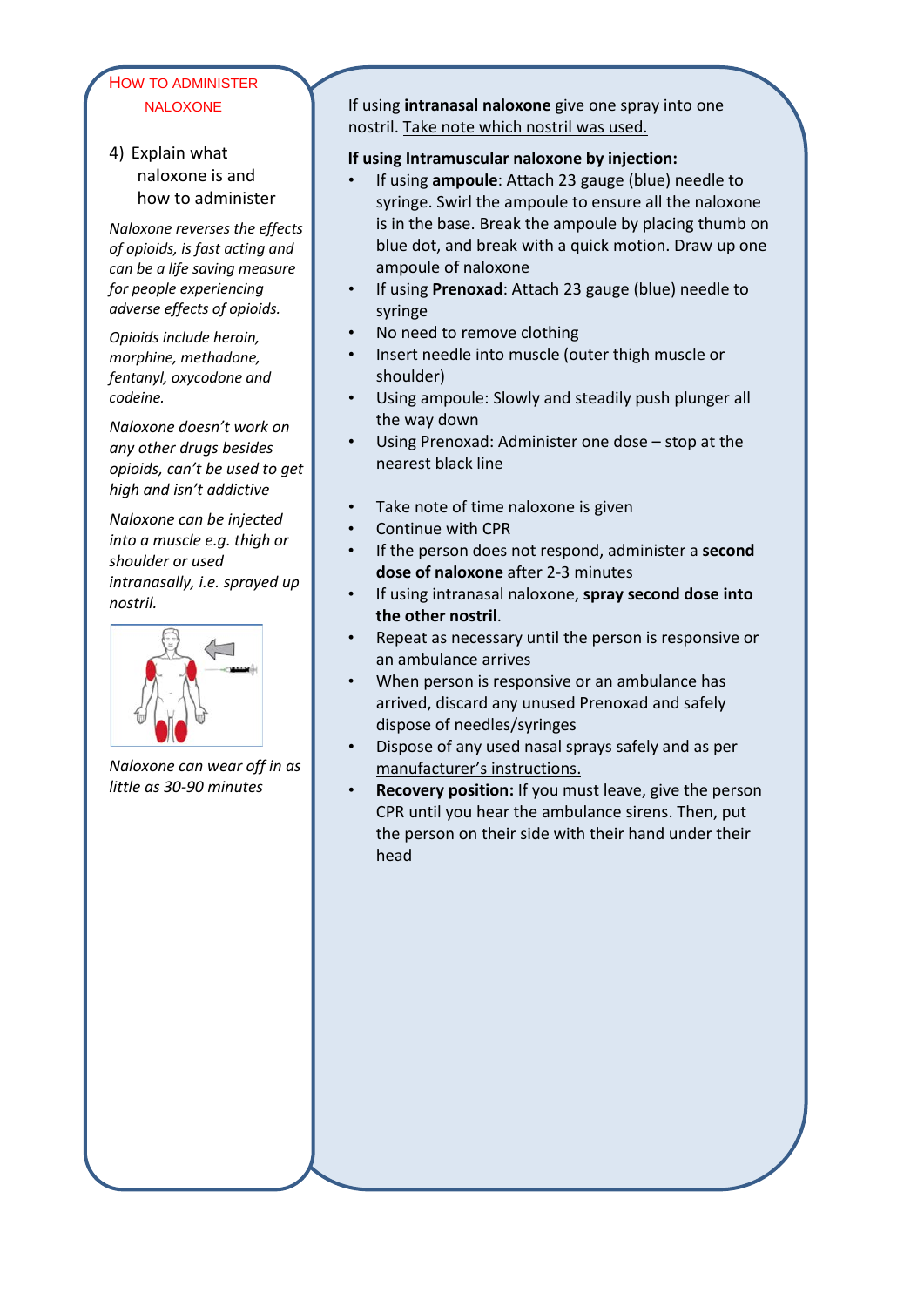### **HOW TO GET NALOXONE**

5) Advise that naloxone is available at pharmacies either over the counter (at no cost from December 2019 until 30 June 2022)

*Ensure the individual:*

- *has the adverse effects of opioids client handout*
- *has access to a list of CNP sites*
- *is encouraged to share the information with their network*
- Naloxone is available in:
	- $\geq 1$ ml ampoule (intramuscular injection)
	- $\geq$  2ml Prenoxad (5 x 400 microgram doses) (intramuscular injection)
	- $\geq 1.8$ mg/0.1ml x 2 single dose, nasal spray units
- Naloxone can be accessed at no cost over the counter at the pharmacy
- Needle tips and syringes are not included with the ampoule. It is recommended the following be collected from selected CNP sites or pharmacies to administer naloxone:
	- $\triangleright$  Ampoule: 5 x 23 gauge (blue) needle
	- Prenoxad:  $3 \times 23$  gauge (blue) needle
- If naloxone is not in stock at your local pharmacy, you may request it is ordered in
- Naloxone only works if opioids are involved in the overdose. It will not reverse an overdose resulting solely from cocaine, methamphetamine, alcohol, benzos or other non-opioid based drugs
- Encourage information to be shared among networks